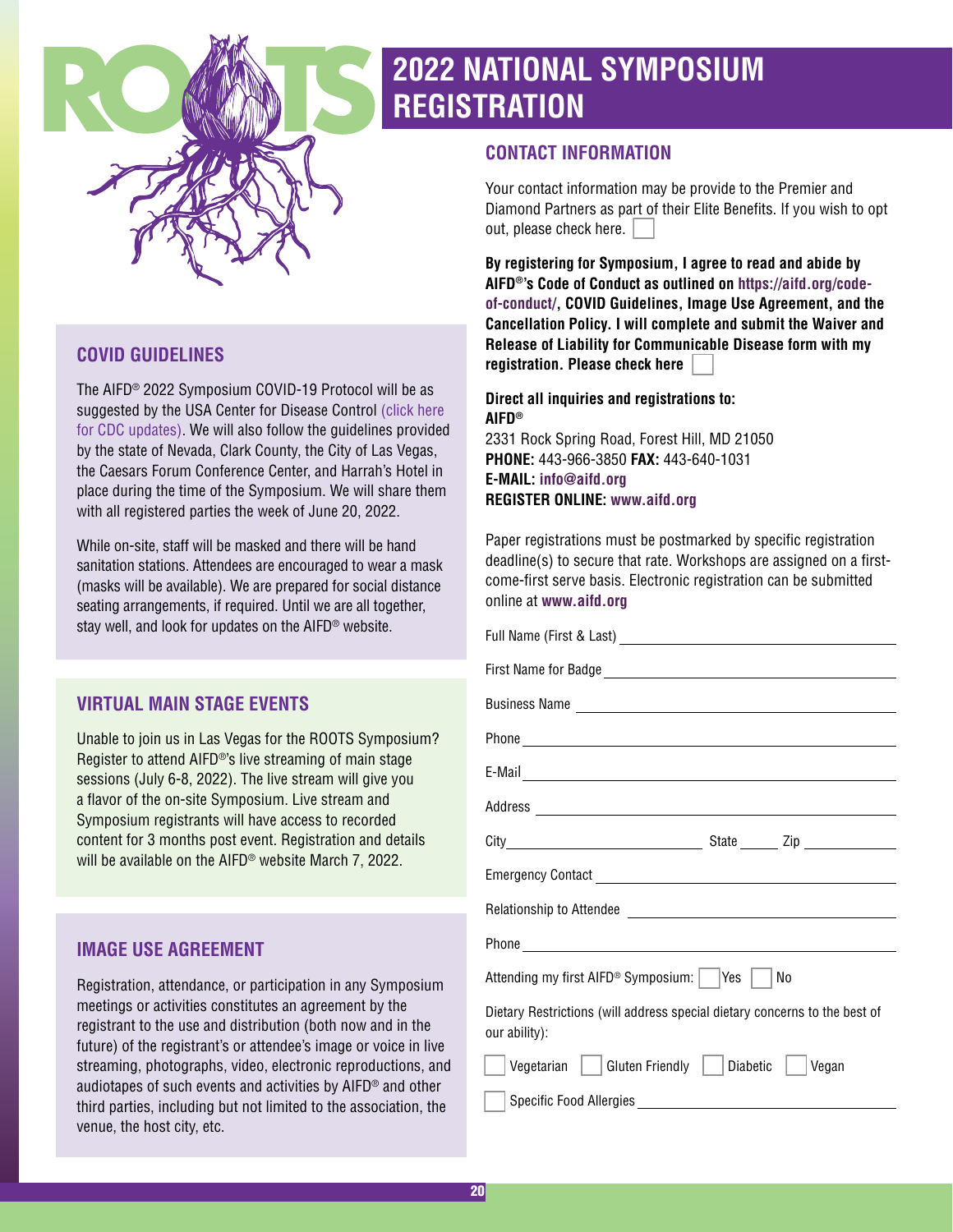# Step 1 **SELECT REGISTRATION OPTION**

| <b>Registration Options</b>                                         | <b>Premium</b><br><b>Registration</b> |                             | <b>General</b><br><b>Registration</b><br>(No Meals) |                             | <b>Single Day</b><br><b>Education Only</b><br>(No Meals)<br>7/6, 7/7, 7/8 |                             | <b>Partners'</b><br><b>Showcase</b><br>$7/5$ only | <b>ROOTS</b><br><b>Ambassador</b><br>(see page 16 for details) |
|---------------------------------------------------------------------|---------------------------------------|-----------------------------|-----------------------------------------------------|-----------------------------|---------------------------------------------------------------------------|-----------------------------|---------------------------------------------------|----------------------------------------------------------------|
|                                                                     | <b>AIFD®</b><br><b>Member</b>         | <b>Non</b><br><b>Member</b> | <b>AIFD®</b><br><b>Member</b>                       | <b>Non</b><br><b>Member</b> | <b>AIFD®</b><br><b>Member</b>                                             | <b>Non</b><br><b>Member</b> |                                                   |                                                                |
| Before or on May 16                                                 | \$879                                 | \$949                       | \$679                                               | \$749                       | \$339                                                                     | \$359                       | \$25                                              | \$439                                                          |
| After May 16                                                        | \$929                                 | \$949                       | \$729                                               | \$749                       | \$339                                                                     | \$359                       | \$25                                              | \$439                                                          |
| ROOTS Main Stage Programs                                           | ◆                                     | ✦                           | ✦                                                   | ◆                           | ✦                                                                         | ✦                           |                                                   |                                                                |
| Free Educational Session,<br>registration required                  |                                       |                             |                                                     |                             |                                                                           |                             |                                                   |                                                                |
| ROOTS Gallery - The Radicle                                         |                                       | ✦                           | ◆                                                   | ✦                           | ✦                                                                         | ◆                           |                                                   |                                                                |
| Virtual Main Stage Events                                           |                                       |                             |                                                     |                             |                                                                           |                             |                                                   |                                                                |
| Partners' Showcase                                                  | ◆                                     | ◆                           | ◆                                                   | ◆                           |                                                                           |                             |                                                   |                                                                |
| AIFD <sup>®</sup> Together Again! ROOTS<br><b>Welcome Reception</b> |                                       |                             |                                                     |                             |                                                                           |                             |                                                   |                                                                |
| PFDE <sup>®</sup> & SAIFD Floral<br><b>Artistry Showcase</b>        |                                       |                             |                                                     |                             |                                                                           |                             |                                                   |                                                                |
| "Intertwined" AIFD®<br><b>Awards &amp; Induction Celebration</b>    |                                       |                             |                                                     |                             |                                                                           |                             |                                                   |                                                                |
| "Intertwined" Awards &<br><b>Induction Dinner &amp; Dance</b>       |                                       |                             |                                                     |                             |                                                                           |                             |                                                   |                                                                |
| <b>Leadership Salute Dinner</b><br>and Dance                        |                                       |                             |                                                     |                             |                                                                           |                             |                                                   |                                                                |

**Please register me for the following.** Please select your options below.

| <b>BEFORE OR ON MAY16</b><br><b>AFTER MAY16</b>                                                                          |                      |  |  |  |  |  |  |
|--------------------------------------------------------------------------------------------------------------------------|----------------------|--|--|--|--|--|--|
| <b>NON MEMBER</b><br><b>NON MEMBER</b><br><b>MEMBER</b><br><b>MEMBER</b><br><b>GENERAL REGISTRATION</b>                  | 0.00<br>\$           |  |  |  |  |  |  |
| <b>NON MEMBER</b><br><b>NON MEMBER</b><br><b>MEMBER</b><br><b>PREMIUM REGISTRATION</b><br><b>MEMBER</b>                  | 0.00<br>$\mathbf{s}$ |  |  |  |  |  |  |
| <b>ROOTS AMBASSADOR (MUST HAVE PRIOR APPROVAL - SEE PAGE 16)</b>                                                         | 0.00<br>\$           |  |  |  |  |  |  |
| <b>SINGLE DAY EDUCATION (No Meals)</b>                                                                                   |                      |  |  |  |  |  |  |
| MEMBER<br><b>NON MEMBER</b><br>WEDNESDAY, JULY 6                                                                         | 0.00<br>$\mathbb{S}$ |  |  |  |  |  |  |
| MEMBER<br><b>NON MEMBER</b><br>THURSDAY, JULY 7                                                                          | 0.00<br>$\mathbb{S}$ |  |  |  |  |  |  |
| MEMBER<br><b>NON MEMBER</b><br>FRIDAY, JULY 8                                                                            | 0.00<br>$\mathbb{S}$ |  |  |  |  |  |  |
| INDIVIDUAL MEALS \$190/EACH (INCLUDED IN PREMIUM REGISTRATION)<br>Premium General (Please select your registration type) |                      |  |  |  |  |  |  |
| THURSDAY, JULY 7 INDUCTION DINNER AND DANCE                                                                              | 0.00<br>$\mathbb{S}$ |  |  |  |  |  |  |
| FRIDAY, JULY 8 LEADERSHIP SALUTE DINNER AND DANCE                                                                        | 0.00<br>\$           |  |  |  |  |  |  |
| <b>PARTNERS' SHOWCASE ONLY</b>                                                                                           | 0.00<br>\$           |  |  |  |  |  |  |
| <b>TOTAL COST FOR STEP 1</b>                                                                                             | 0.00<br>\$           |  |  |  |  |  |  |
|                                                                                                                          |                      |  |  |  |  |  |  |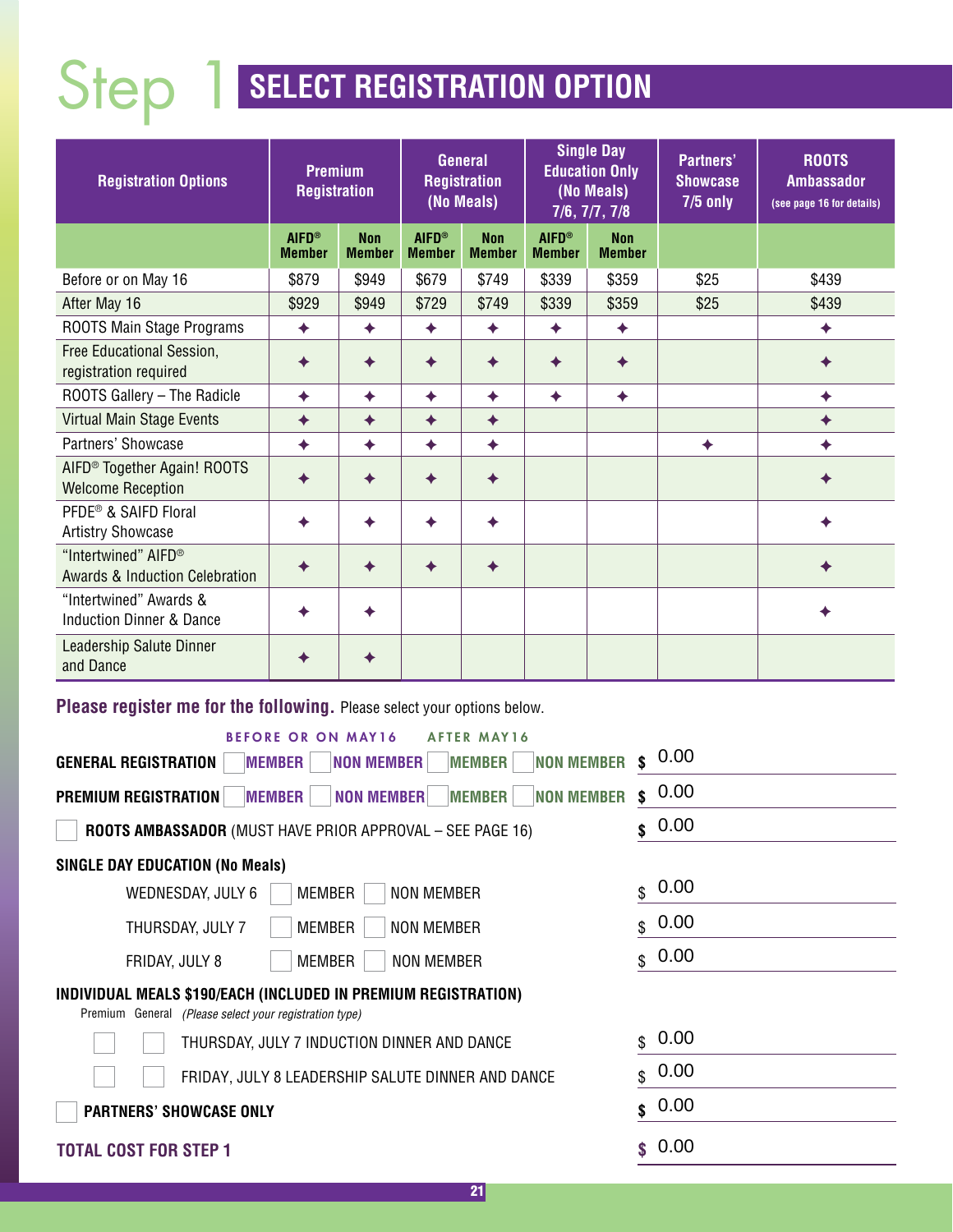### **Attendees may only select one (1) workshop per day, a maximum of three (3) sessions per attendee.**

Please select your options below.

*\* Pre-Symposium registration and on-site, while space is available.*

| <b>Title</b>                                        | <b>Session #</b> | Cost*<br>(pre/site) | <b>Monday</b><br>July 4 | <b>Tuesday</b><br>July 5 | <b>Wednesday</b><br>July 6 | <b>Thursday</b><br>July 7 | <b>Friday</b><br>July 8 |
|-----------------------------------------------------|------------------|---------------------|-------------------------|--------------------------|----------------------------|---------------------------|-------------------------|
| <b>Motion Captured</b>                              | 100              | \$0/\$29            |                         | 8:00 A.M.                | 7:00 A.M.                  |                           |                         |
| The Picture Perfect                                 | 200              | \$0/\$29            |                         | 8:00 A.M.                | 7:00 A.M.                  |                           |                         |
| <b>Sticks &amp; Bones</b>                           | 300A             | \$0/\$29            | 8:00 A.M.               |                          |                            |                           |                         |
| <b>Triangular Chaos</b>                             | 300B             | \$69/\$89           |                         | 10:00 A.M.               |                            |                           |                         |
| Emergence                                           | 400              | \$149/\$179         | 8:00 A.M.               |                          |                            |                           |                         |
| <b>Hand Tailored</b><br><b>Botanical Structures</b> | 500              | \$69/\$89           |                         |                          | 7:00 A.M.                  | 7:00 A.M.                 | 7:00 A.M.               |
| ROOTING Design<br>Inspiration                       | 600              | \$69/\$89           |                         |                          | 7:00 A.M.                  | 7:00 A.M.                 |                         |
| <b>Blooming Beyond</b><br>Your Brand                | 700              | \$69/\$89           |                         |                          |                            | 7:00 A.M.                 | 7:00 A.M.               |
| Spirit of Aloha:<br>The Art of Lei Making           | 800              | \$69/\$89           |                         |                          |                            |                           | 7:00 A.M.               |
| <b>Session Number(s) Selected</b>                   |                  |                     |                         |                          |                            |                           |                         |
| <b>Cost of Session</b>                              |                  |                     | \$0.00                  | \$0.00                   | \$0.00                     | \$0.00                    | \$0.00                  |

**TOTAL COST FOR STEP 2** 

 $$0.00$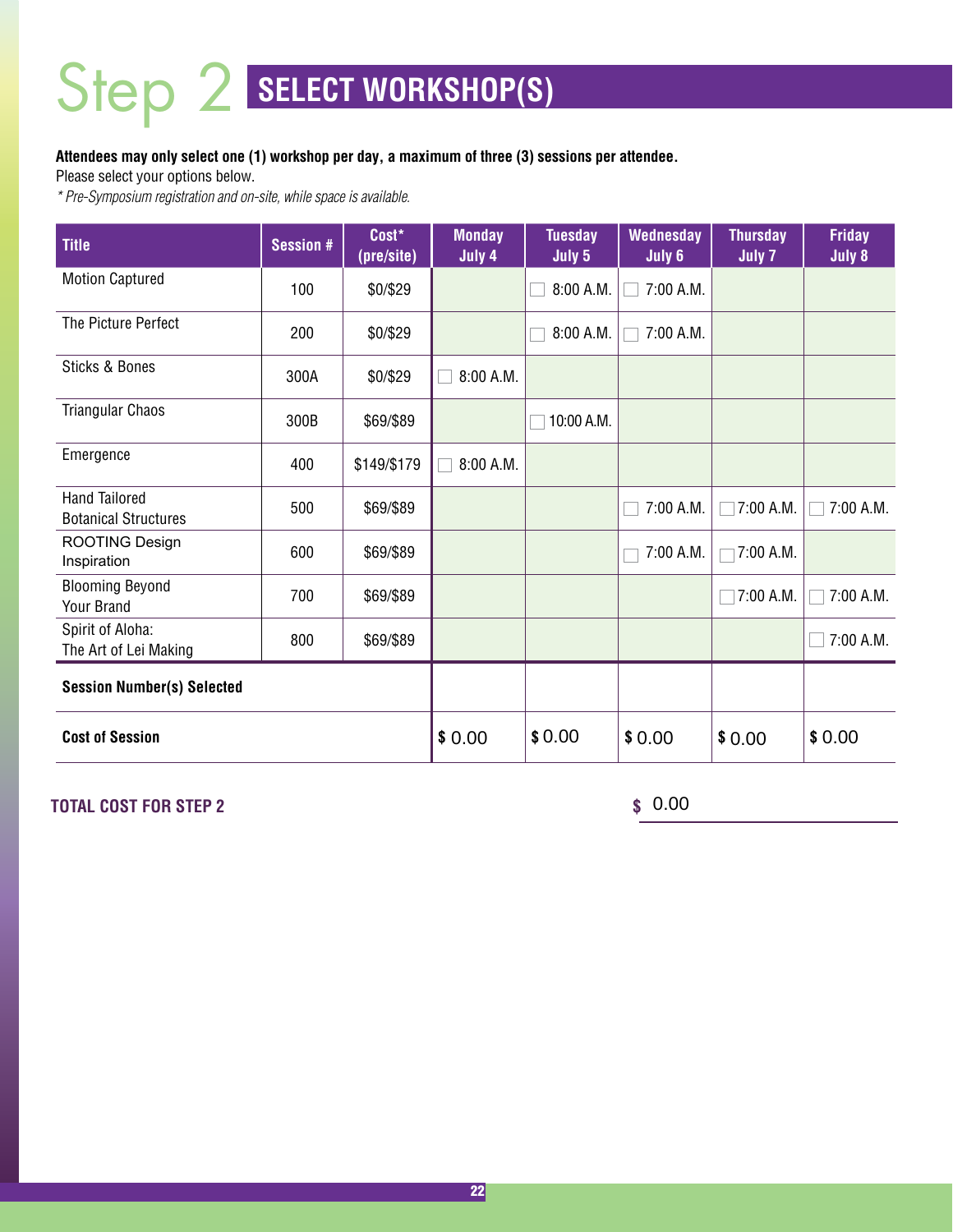# **ENHANCED EDUCATION SESSION AND/OR WORLD CLASS DESIGN EXPERIENCE** Step 3

Please select your option(s) below and add session titles. Payment due equals the total of costs from Steps 1, 2 and 3.

*\* Pre-Symposium registration and on-site, while space is available.*

| <b>Title</b>                                            | Cost*<br>(pre/site) | <b>Friday</b><br>July 8 | <b>Saturday</b><br>July 9 |
|---------------------------------------------------------|---------------------|-------------------------|---------------------------|
| Evolution of Shapes - The Frame Bouquet                 | \$149/\$179         | 4:00 P.M.               |                           |
| Evolution of Shapes - Wedding Design                    | \$149/\$179         | 4:00 P.M.               |                           |
| The Art of Craftsmanship                                | \$149/\$179         | 4:00 P.M.               |                           |
| <b>AIFD Foundation World Class</b><br>Design Experience | \$379/\$399         |                         | 8:00 A.M.                 |
| <b>Session(s) Selected</b>                              |                     |                         |                           |
| <b>Cost of Session(s)</b>                               | \$0.00              | \$0.00                  |                           |

### **TOTAL COST FOR STEP 3 \$**

Step 4

 $$0.00$ 

 $\int$  0.00

## **TOTAL COST FOR STEPS 1, 2, and 3 \$**

# **TOTAL CHARGES AND PROCESS PAYMENT**

| Credit card | VISA                                                                                                      | MasterCard |  | AMFX | Discover |  |
|-------------|-----------------------------------------------------------------------------------------------------------|------------|--|------|----------|--|
|             |                                                                                                           |            |  |      |          |  |
|             |                                                                                                           |            |  |      |          |  |
|             | Expiration Date Expiration Date Expiration Date Expiration Date $\frac{1}{2}$ Security Code $\frac{1}{2}$ |            |  |      |          |  |
|             |                                                                                                           |            |  |      |          |  |
|             |                                                                                                           |            |  |      |          |  |
|             |                                                                                                           |            |  |      |          |  |

*\*Please note that emails and/or scans with credit card information are NOT a secure way to communicate payment information.*

**Check is enclosed.** All checks returned as insufficient funds will be charged a \$35.00 processing and administrative fee.

**Credit Card Payment Plan** – pay your Symposium registration in three installments. One-third of total installment will be paid upon receipt of registration, second charge of one-third of total installment will be paid on April 1, 2022, and third charge of total installment will be paid on May 2, 2022. Credit card only.

> Remit registrations and payment to: AIFD® 2331 Rock Spring Road Forest Hill, MD 21050 **Phone:** 443-966-3850 **Fax:** 443-640-1031 **E-mail: [info@AIFD.org](mailto: info@AIFD.org)**\* **Register Online: [www.AIFD.org](http://www.AIFD.org)**

#### **CANCELLATION POLICY**

Symposium and live stream/virtual registrations are not interchangeable. Full registration refund if canceled on or before May 16, 2022. Cancellations received May 17-June 15 incur a \$100.00 administrative fee. After June 15, refunds will only be considered due to death in the immediate family, airline cancellations that make travel impossible, or serious illness of the attendee that prevents any form of travel. Proper medical and/or legal documentation will be required. All requests are reviewed in August by the AIFD® National Executive Committee. PFDE® and Partners' Showcase refund policies apply separately.